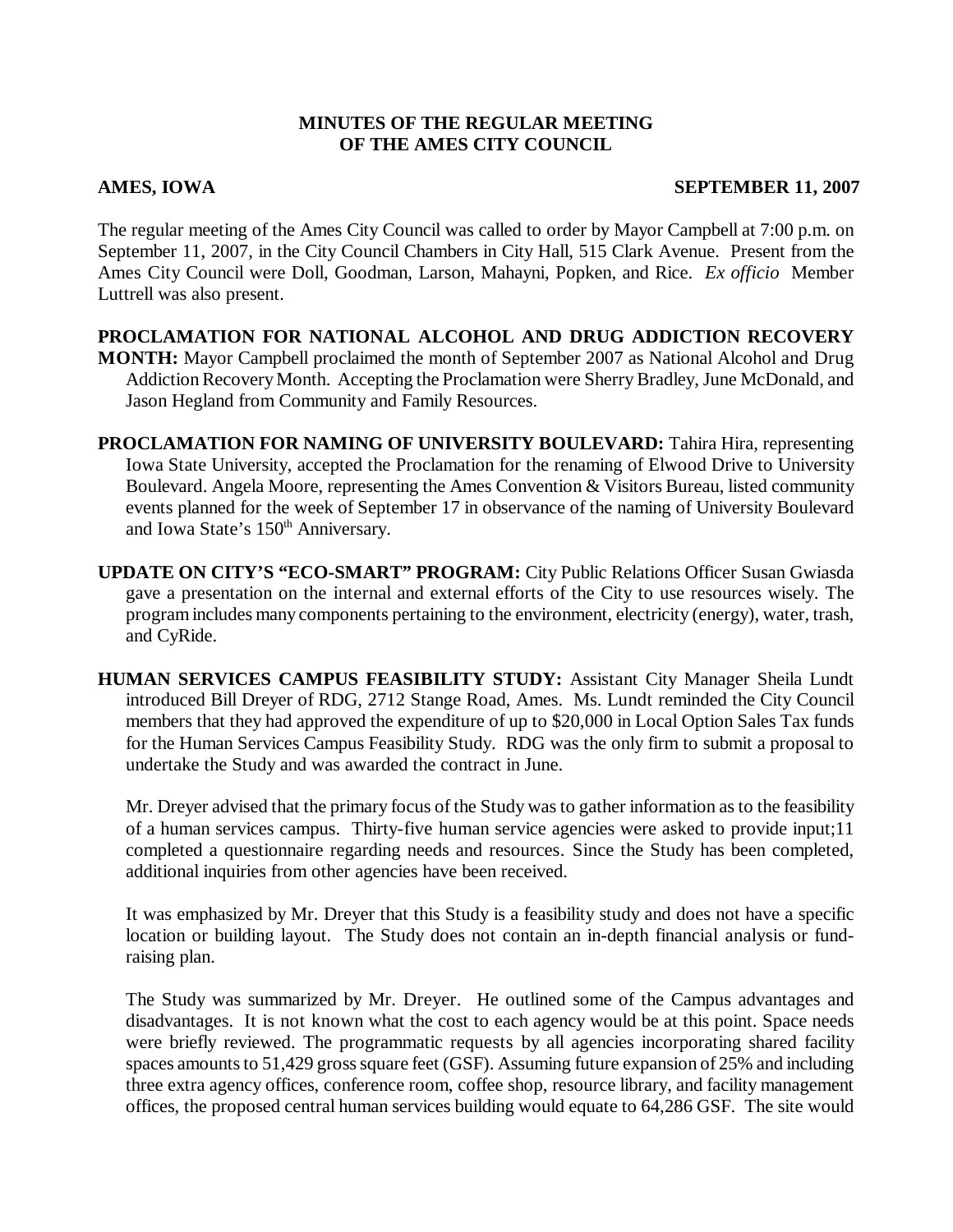need to be approximately six acres. For purposes of the Study, a mid-range land cost of \$4 - 7/square foot was used. A cost range of \$150-200/GSF was used for building costs and development. For a single facility of 64,300 GSF located on a single six-acre site, a pre-design project estimate of \$11- 15 million (plus fees and other related costs) was given. Mr. Dreyer advised that there are a lot of factors that will influence the final building and site as well as the costs.

Five alternatives were presented by Mr. Dreyer, as follows: (1) one new building for all agencies on one site; (2) multiple new buildings for all agencies on one site, (3) renovate one existing building/build one new smaller building, (4) renovate two existing buildings/build one new smaller building, and (5) maintain the status quo. Ms. Lundt pointed out that the City-owned building at 205 Walnut does not allow for any expansion.

In summary, Mr. Dreyer advised that there is support for a central human services facility on the part of the participating agencies and major stakeholders who have offered input. He said that there seems to be a general consensus to move forward. Site, funding, and leadership need to be identified for the next phase of investigation.

Ms. Lundt stated that many of the agencies are at the point that something must be done. Many programs are currently being operated in sub-standard space and several cannot meet the needs of community members requiring services; these are services that are essential to supporting individuals in maintaining employment, staying in school, remaining in their homes, or even maintaining their independence. According to Ms. Lundt, it will be essential to establish a strong private/public partnership to move the concept forward. She said that, on September 25, 2007, possible next steps and information on possible usage of a portion of the City's CDBG funds will be presented to the City Council. Representatives of many of the affected agencies will be present on that date.

Council Member Mahayni pointed out that the prospective campus would be a regional human services center. Ms. Lundt advised that, in addition to the City, representatives reviewing the Study and indicating support for the concept to move forward were from the Ames School District, Story County, Ames Chamber of Commerce, and Iowa State University.

Council Member Goodman said that he is concerned that the cost of the campus would equate to fewer dollars being used for services. Discussion ensued about the current cost of inefficient rundown buildings. Ms. Lundt advised that, for many agencies, remaining in their current buildings is not an option. Council Member Doll pointed out that a number of clients need several services, and it would be very beneficial to them to have the services in the same location. Also, many of the current human services agency buildings are currently not ADA-compliant.

**CONSENT AGENDA:** City Manager Steve Schainker asked that Item No. 28, the Minor Final Plat for Bailey Subdivision, 1<sup>st</sup> Addition, be pulled for separate discussion. Council Member Goodman requested that Item No. 10, the expanded outdoor service area for Element/Chaser's at 2401 Chamberlain Street, also be discussed separately.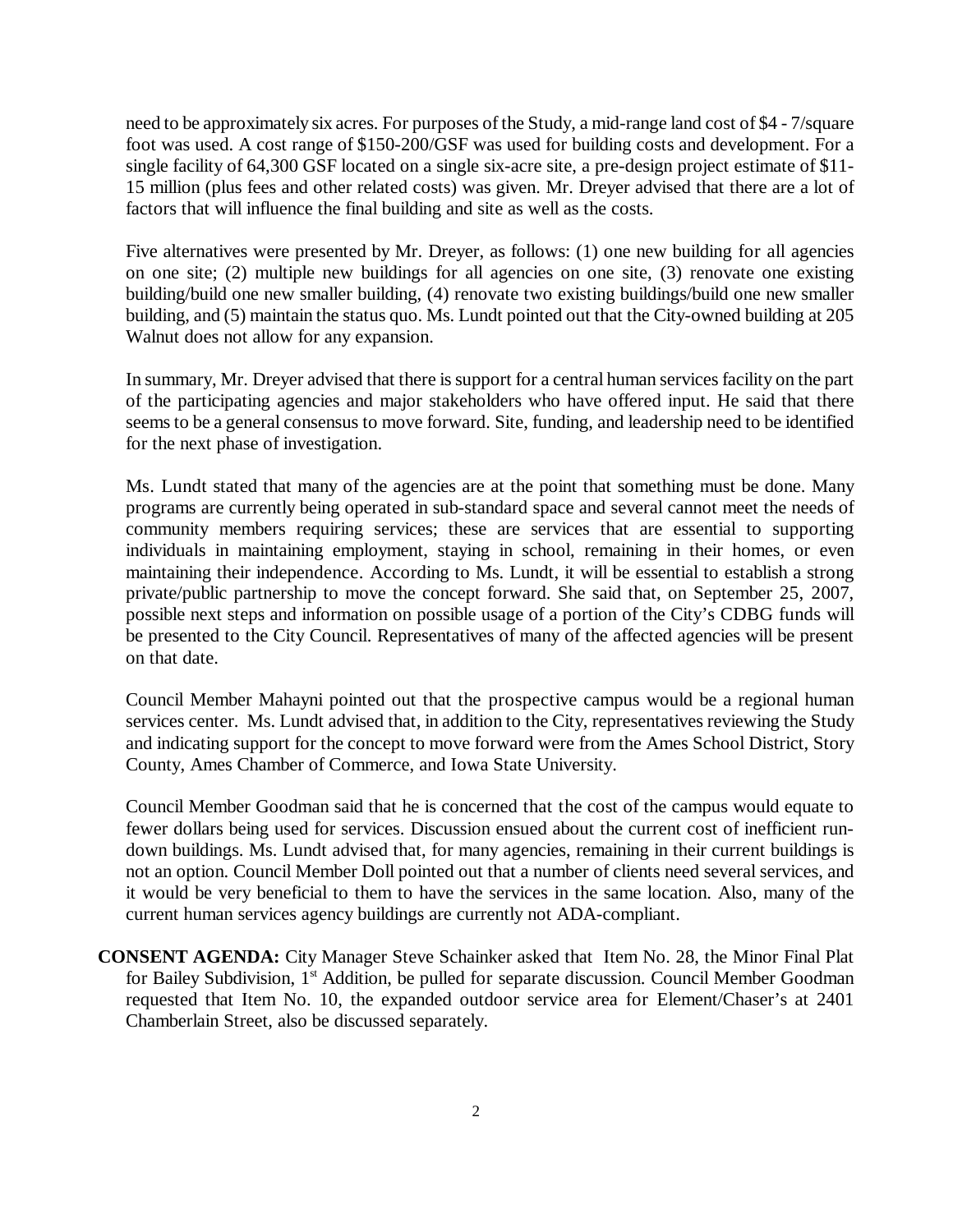Moved by Mahayni, seconded by Goodman, to approve the following items on the Consent Agenda:

- 1. Motion approving payment of claims
- 2. Motion approving minutes of regular meeting of August 28, 2007
- 3. Motion accepting Report of Contract Change Orders for August 16 31, 2007
- 4. Motion approving renewal of the following liquor licenses and beer permits:
	- a. Class C Liquor Corner Pocket/Zone, 125 Main Street
	- b. Class C Liquor Mandarin Restaurant, 415 Lincoln Way
	- c. Class B Native Wine Lillie Mae Chocolates, 417 Main Street
- 5. Motion approving permanent transfer of Valentino's Special Class C Liquor license from 2500 Ferndale Avenue to 823 Wheeler Street, Suite 1, effective September 24, 2007
- 6. Motion setting the following City Council meeting dates:
	- a. November 20, 2007, at 7:00 p.m. for Regular Meeting
	- b. December 18, 2007, at 7:00 p.m. for Regular Meeting
	- c. January 15, 2008, at 5:15 p.m. for CIP Worksession
	- d. February 1, 2008, at 2:00 p.m. for Budget Overview
	- e. February 5, 6, 7, and 12, 2008, at 5:15 p.m. for Budget Hearings/Wrap-Up
	- f. March 4, 2008, at 7:00 p.m. for Regular Meeting and Final Budget Hearing
- 7. Motion approving encroachment permit for awning at 2418 Lincoln Way
- 8. RESOLUTION NO. 07-409 approving appointment of Michael Moore and Robert McMahon to fill vacancies on Student Affairs Commission
- 9. RESOLUTION NO. 07-410 approving 2007 Street Finance Report
- 10. Ames High Homecoming, October 1, 2007:
	- a. Motion approving a fireworks display for Ames High Homecoming at AHS Stadium the evening of October 1, 2007, pending receipt of certificate of insurance
	- b. RESOLUTION NO. 07-411 approving closure of portions of Main Street, Douglas Avenue, Fifth Street, Burnett Avenue, Kellogg Avenue, Clark Avenue, and Pearle Avenue from6:00 p.m. to approximately 7:30 p.m. for parade scheduled at 6:30 p.m.
	- c. RESOLUTION NO. 07-412 approving suspension of parking meter fees in Main Street Cultural District from 5:00 p.m. to 6:00 p.m.
- d. RESOLUTION NO. 07-413 approving closure of Parking Lot N from 5:00 p.m. to 8:00 p.m.
- 11. Octagon Art Festival, September 23, 2007:
	- a. Motion approving Blanket Temporary Obstruction Permit for sidewalks adjacent to closed streets
	- b. Motion approving Blanket Vending License
	- c. RESOLUTION NO. 07-414 approving closure of portions of Main Street, Burnett Avenue, Kellogg Avenue, and Douglas Avenue from 6 a.m. to 6 p.m.
	- d. RESOLUTION NO. 07-415 waiving fees for use of electricity during the event and for Blanket Vending License
- 12. Requests from Main Street Cultural District for MusicWalk on September 20, 2007:
	- a. Motion approving Blanket Temporary Obstruction Permit for CBD sidewalks from 8:00 a.m. to 8:00 p.m.
	- b. Motion approving Blanket Vending License for CBD from 4:00 p.m. to 8:00 p.m.
	- c. RESOLUTION NO. 07-416 approving waiver of fee for Blanket Vending License
	- d. RESOLUTION NO. 07-417 approving waiver of parking meter fees and enforcement for MSCD from 3:00 p.m. to 6:00 p.m.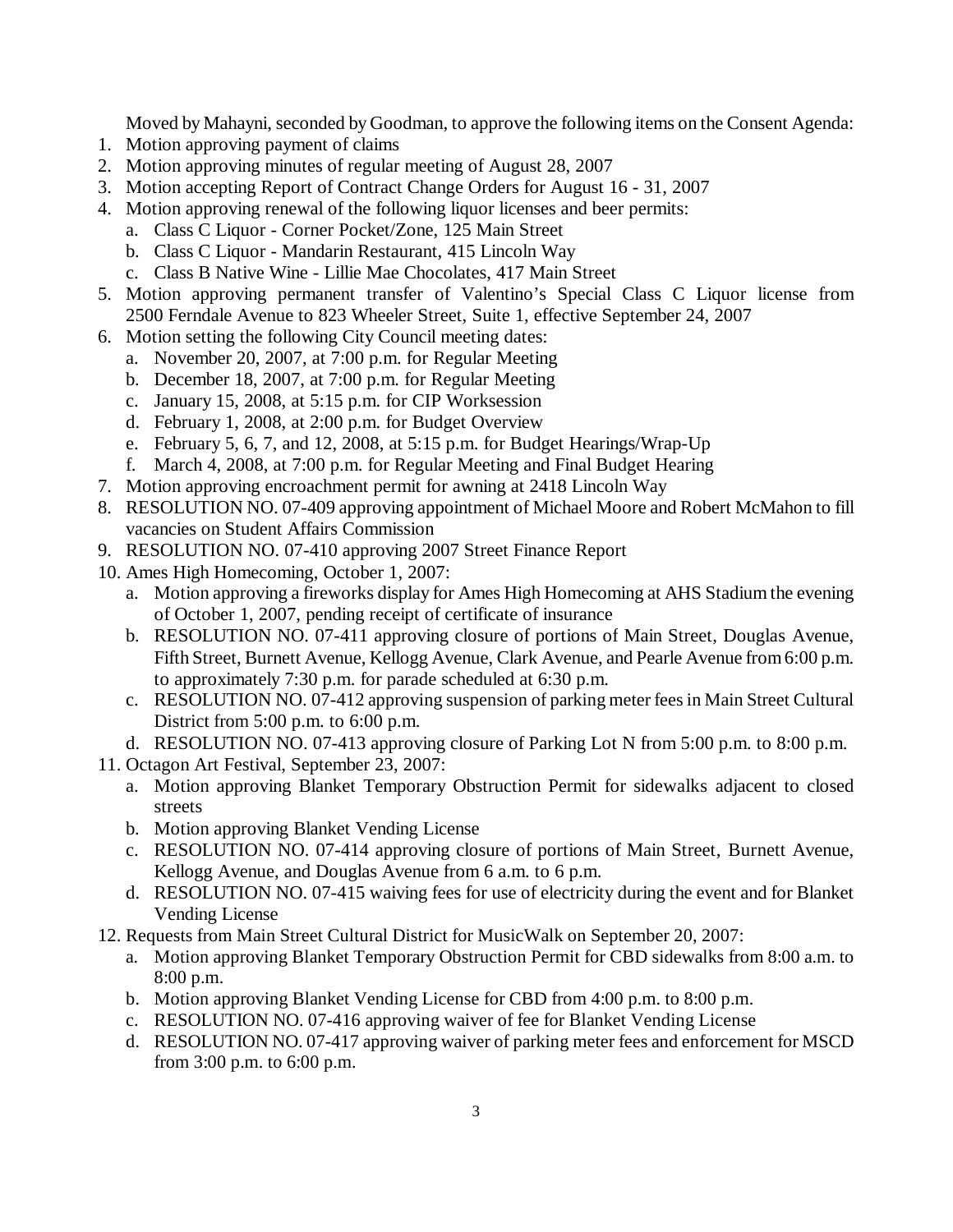- e. RESOLUTION NO. 07-418 approving closure of three parking spaces on east side of Kellogg Avenue, from Main Street to the alley, from Noon to 8:00 p.m. for food vendors
- f. RESOLUTION NO. 07-419 approving usage of and waiver of fee for electricity in and near Tom Evans Plaza
- 13. RESOLUTION NO. 07-420 approving preliminary plans and specifications for the Grand Avenue Extension Power Line Relocation Project for the Electric Services Department; setting October 10, 2007, as bid due date and October 23, 2007, as date of public hearing
- 14. RESOLUTION NO. 07-421 approving preliminary plans and specifications for Site Preparation and Earthwork for Furman Aquatic Center; setting September 26, 2007, as bid due date and October 2, 2007, as date of public hearing
- 15. RESOLUTION NO. 07-422 setting September 25, 2007, as date of public hearing for issuance of General Obligation Bonds, Series 2007A, in an amount not to exceed \$9,750,000
- 16. RESOLUTION NO. 07-423 authorizing matching funds with Iowa Department of Transportation for Ames Municipal Airport Hangar Painting in the amount of \$18,392.18
- 17. RESOLUTION NO. 07-424 awarding contract to Shelton Painting, LLC, of Lacona, Iowa, in the amount of \$91,960.88 for Ames Municipal Airport Hangar Painting
- 18. RESOLUTION NO. 07-425 awarding contract to Gillig Corporation of Hayward, California, for purchase of three 40-foot heavy-duty transit buses in an amount not to exceed \$324,000 per bus
- 19. RESOLUTION NO. 07-426 approving contract and bond for Grand Avenue Extension Project (Squaw Creek Drive to Lincoln Way)
- 20. RESOLUTION NO. 07-427 approving contract and bond for Power Plant Elevator Replacement Project
- 21. RESOLUTION NO. 07-428 accepting completion of 2004/05 Traffic Signal Replacement Program (Duff Avenue/Sixth Street)
- 22. RESOLUTION NO. 07-429 accepting completion of 2005/06 Traffic Signal Replacement Program (Duff Avenue/Main Street)

Roll Call Vote: 6-0. Resolutions declared adopted unanimously, signed by the Mayor, and hereby made a portion of these minutes.

**EXTENDED OUTDOOR SERVICE AREA FOR ELEMENT/CHASER'S, 2401 CHAMBERLAIN STREET:** Council Member Goodman asked for more information on the height of the fence around the outdoor service area. Scott Davis, 2401 Chamberlain Street, advised that the fence is currently being constructed around the outdoor service area. The fence will be six-feet high all the way around. Mr. Goodman was also concerned about the location of the dumpster. Mr. Davis said that the dumpster will be placed inside the fence.

Moved by Goodman, seconded by Rice, approving an expanded outdoor service area for Element/Chaser's at 2401 Chamberlain Street.

Vote on Motion: 6-0. Motion declared carried unanimously.

**MINOR FINAL PLAT FOR BAILEY SUBDIVISION, 1ST ADDITION:** City Manager Schainker advised the City Council that information had been provided to City staff late in the process regarding approval of Bailey Subdivision, 1<sup>st</sup> Addition. This information did not change staff's recommendation on this issue, but it will necessitate a future funding request from staff.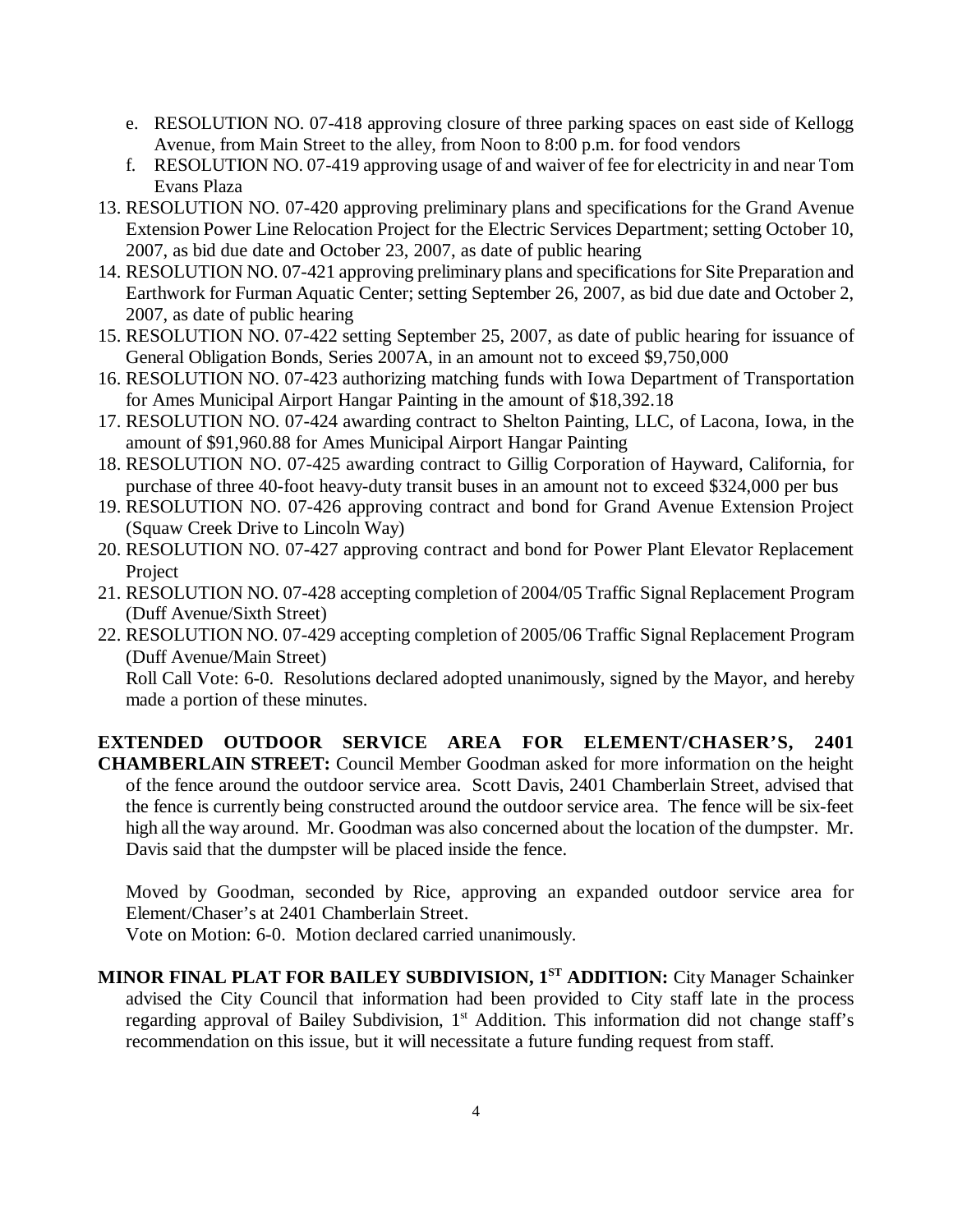Mr. Schainker reminded the City Council that a few months ago, it had been announced that Ames would be the site of the new Colorbiotics project, an expansion out of Becker Underwood. He explained that Colorbiotics will be built on land in the Bailey Subdivision. This land is being divided into two lots; the southern lot will be the site for Colorbiotics. When the incentives package was prepared, the company only asked for tax abatement. In the past, when companies would create high-paying jobs, incentives of \$50,000 (in forgivable loans or grants) to \$100,000 (in low-interest loans) have been offered. It was discovered when the site plan for Bailey Subdivision was being reviewed that Boston Avenue dead-ends into the southern lot. It was first thought that a cul-de-sac could be constructed at that location; however, that would interfere with Colorbiotics' plan for internal traffic circulation. It has now been determined that the turnaround for Boston Avenue will have to be constructed on property owned by First National Bank. To do this correctly will mean an approximately \$15,000 hammerhead investment. Mr. Schainker advised that staff will be coming before the Council at a future date to request those funds for this purpose; the funds could be allocated from the economic development account. He said that if this information had been known earlier, the company would have been required to make the public improvement. More than likely, however, the company would have asked for additional funding to help defray those costs. It was also noted that the hammerhead will be beneficial to the City for its emergency vehicles and snowplows.

Moved by Goodman, seconded by Rice, to adopt RESOLUTION NO. 07-430 approving the Minor Final Plat for Bailey Subdivision, 1<sup>st</sup> Addition.

Roll Call Vote: 6-0. Resolution declared adopted unanimously, signed by the Mayor, and hereby made a portion of these minutes.

- **PUBLIC FORUM:** Catherine Scott, 1510 Roosevelt Avenue, Ames, pointed out that the City Code requires that adjacent land owners within 200 feet of the affected property be notified of pending rezoning applications. It is her belief that that number is too small; more people should be notified as the "earlier feedback is received, the better." Ms. Scott asked the Council to consider increasing that number in the Municipal Code.
- **FIRE STATION CONTROL PROJECT:** Deputy Fire Chief Paul Sandoval explained that a Fire Dispatch Network Upgrade project was originally undertaken as a result of an Insurance Services Office (ISO) evaluation conducted in 2003. As a result of that evaluation, ISO recommended that the City have two paths or redundant systems for fire dispatch. Staff then moved forward with a plan to achieve that redundancy. An Assistance-to-Fire Fighters grant was obtained in 2005 to provide the majority of funding for this project, which was estimated to cost \$160,000; a FEMA grant, CIP funds, and E-911 funds were to be used. As the project moved forward, it became evident that the project must include a new network for emergency communications and renovation of the existing 30+-year-old telephone and intercom systems. At the time the Request for Proposal was established for this project, it was believed that an application program interface (API) was a part of the HTE computer-aided dispatch system (CAD); however, it was discovered that the latest HTE CAD version is no longer included the API. The API is necessary to allow dispatch information to be shared with the Locution software. Due to the additional work necessary to complete this project, Locution Systems will need to make additional on-site visits in excess of those included in the original agreement. As a result, the project budget now exceeds available revenue by \$40,762.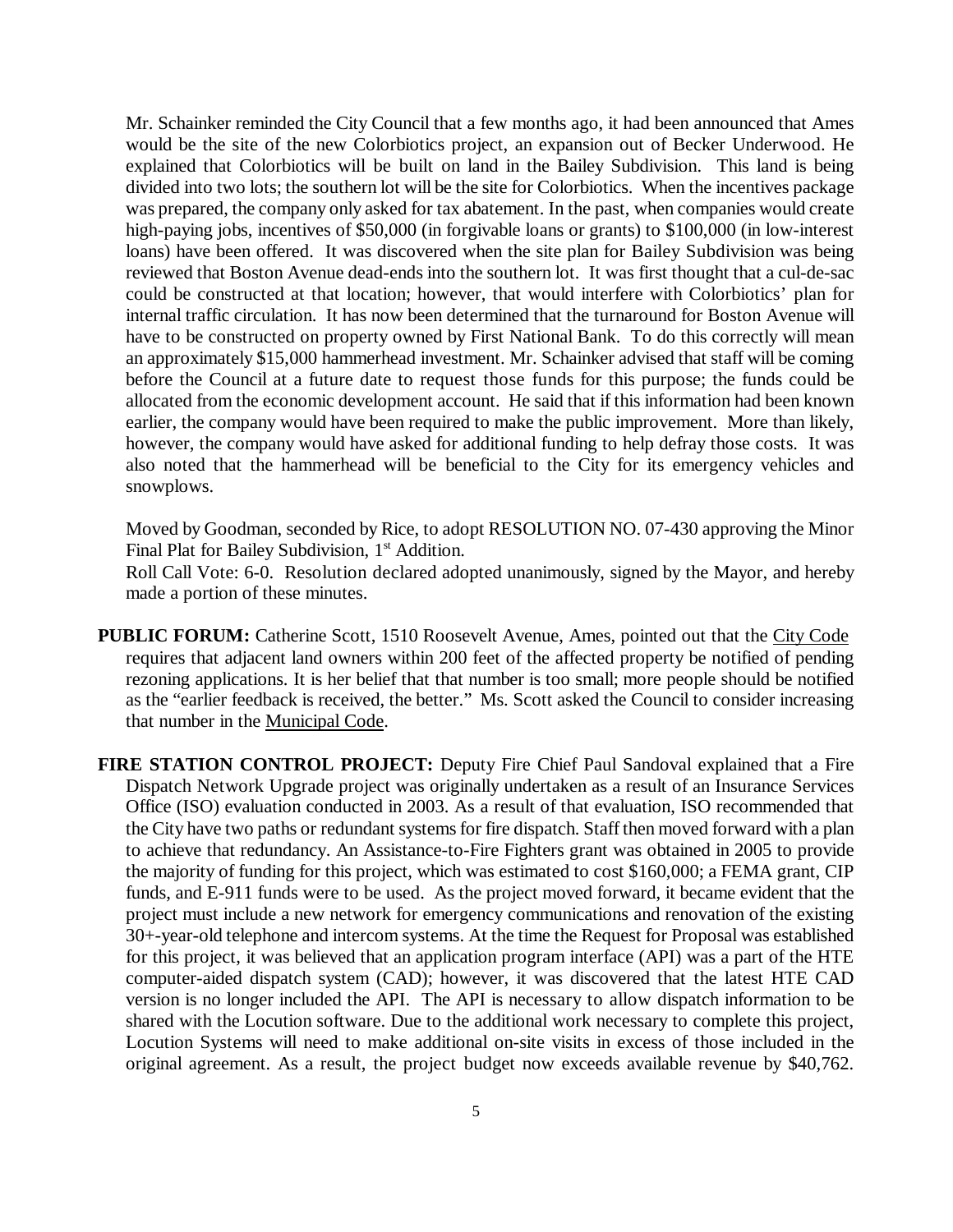Savings in the year-end 2006/07 General Fund are available to cover this cost. Deputy Chief Sandoval summarized that this project is important for the delivery of prompt emergency services within the community. The initial goals for better, faster, and more secure emergency dispatch communications cannot be met without this additional expenditure.

Moved by Mahayni, seconded by Goodman, to adopt RESOLUTION NO. 07-431 approving funding for the completion of the Fire Station Control Project utilizing \$40,772 of the available General Fund balance from Fiscal Year 2006/07.

Roll Call Vote: 6-0. Resolution declared adopted unanimously, signed by the Mayor, and hereby made a portion of these minutes.

**AMENDMENT TO 2007-2012 CAPITAL IMPROVEMENTS PLAN:** The Council was reminded by Public Works Director John Joiner that on July 24, 2007, staff was directed not to pursue any physical alterations to the intersection or changes to the signal phasing at the Grand Avenue/13th Street Intersection. Staff was also directed to return to the Council with a recommendation to amend the Capital Improvements Plan (CIP) to include a project for replacement of the existing traffic signal equipment. Staff is recommending that the traffic signal replacement project still be shown within the U. S. 69 Intersection Improvements program. With the new project shown in 2008/09, it will provide adequate time to generate engineering plans, have the project reviewed by the Iowa Department of Transportation (IDOT), and hold a bid letting. According to Director Joiner, by amending the CIP to include the replacement of the traffic signal equipment at the intersection of 13<sup>th</sup> Street and Grand Avenue, the City will enhance the reliability of signal operations and benefit overall intersection efficiency. Funding for this \$227,500 project would come from the Road Use Tax fund.

Director Joiner said that there are several remaining items to be completed as part of the City's approved Engineering Services Agreement with WHKS & Co. One item in particular is to finalize the engineering survey of the area to include all public and privately owned utilities. That surveying work originally extended three to four blocks in each direction from the intersection; however, under the revised project, this survey work will now need to extend only one block in each direction. This work is needed to move forward with developing the engineering plans for the traffic signal replacement.

Council Member Larson asked that City staff visit the affected property owners as well as send notification to let them know that the surveying work will be occurring.

Moved by Larson, seconded by Popken, to direct staff to amend the U. S. 69 Intersection Improvements CIP page to include the replacement of the traffic signal equipment at  $13<sup>th</sup>$  Street and Grand Avenue under the 2008/09 year of the U. S. 69 Intersection Improvements program. Vote on Motion: 6-0. Motion declared carried unanimously.

# **HISTORIC SITE PRESERVATION GRANT APPLICATION FOR CITY HALL DOORS:**

Assistant City Manager Bob Kindred explained that the doors for the City Hall and Community Center have served the building well since 1989, but replacement of at least some of the doors is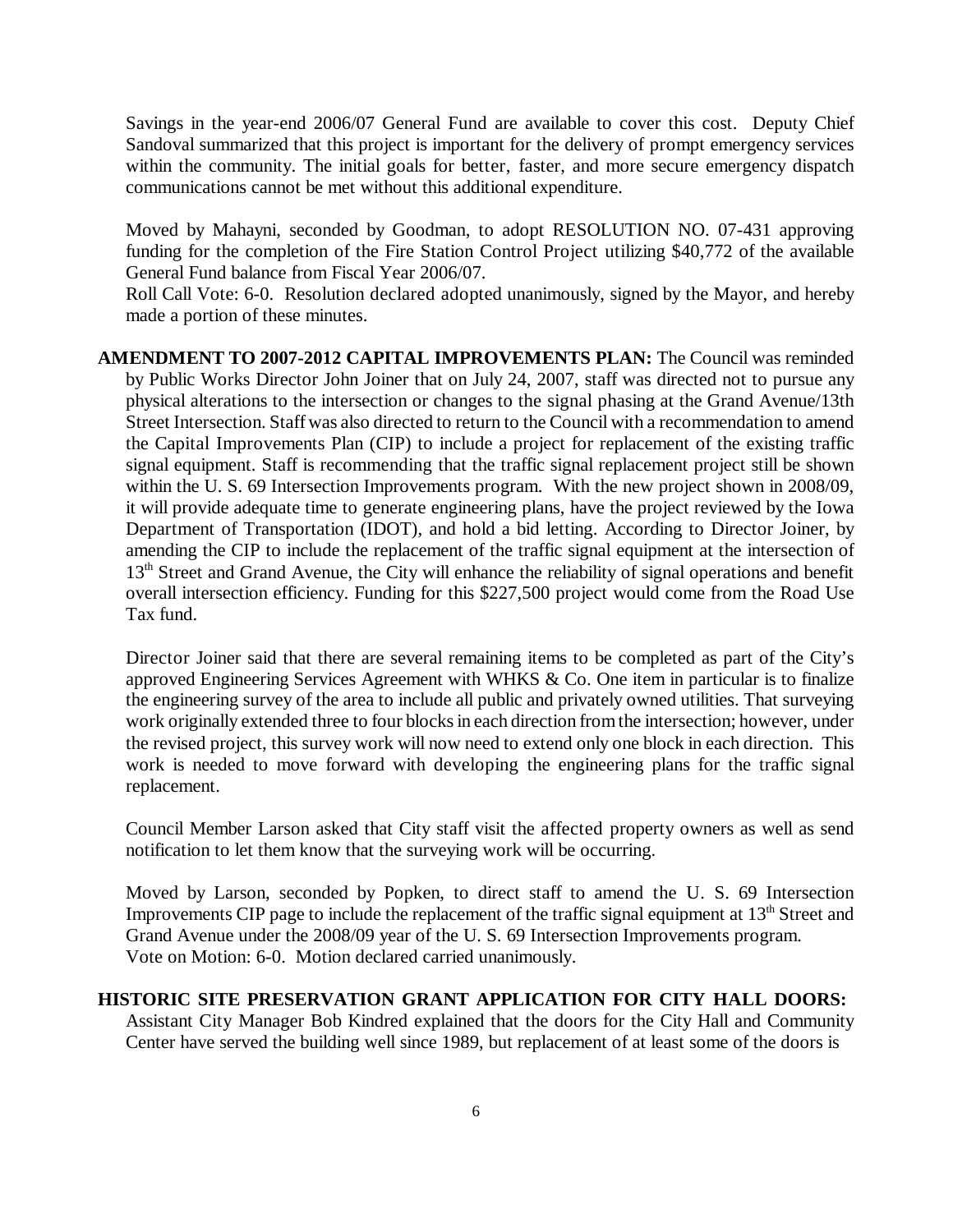now necessary. Deciding how to replace the doors involves a balance of many interests, including historic appearance, maintenance and useful life of the doors, handicapped accessibility, energy efficiency, building security, and cost. Staff has been searching for the best way to fund the replacement of the doors and attempting to determine what doors can best meet the City's needs.

Planner Ray Anderson advised that funding to assist with the cost of replacing the exterior doors is available through the Historic Site Preservation Grant (HSPG) program administered by the State Historical Society of Iowa. In order to qualify, the project must involve work on an "historical site." Council was reminded that, on October 24, 2002, the Ames High School (presently the Ames City Hall and Community Center) was listed in the National Register of Historic Places. Mr. Anderson advised that the HSPG is a competitive grant program, and projects require a dollar-for-dollar cash match. The grant would cover a maximum of \$100,000 of the total project cost and the City would be responsible to pay the remainder of the cost.

Mr. Anderson advised that he and the architects have met with representatives of the Iowa State Historical Society and have been assured that the proposed project is eligible for grant funding. However, it was noted that the project will only be eligible if the new doors are constructed of "wood materials." The new doors, if approved, will again be solid core wood with an 1/8-inch white oak veneer and will again need to be protected regularly with marine spar varnish satin finish. The Historical Society has also made recommendations pertaining to the size of the door opening and hardware in order to meet the requirements of the Americans with Disabilities Act (ADA). To include the hardware recommended by the Historical Society will increase the cost significantly. Input from citizens with expertise in handicapped accessibility will be sought before final plans are prepared.

Mr. Anderson advised that the estimated total project cost would be \$236,775. Should the grant application be submitted as proposed and the City receive the full \$100,000, the balance of approximately \$137,000 can be made available from the following years' allocations to the City Hall Improvements Capital Improvements Project.

Jay Goss, RDG, 301 Grand Avenue, Des Moines, Iowa, showed pictures of the existing doors as well as the proposed replacements.

Council Member Goodman asked if all doors needed to be replaced. Mr. Kindred advised that some doors are weathered more than others; however, with grant funding a possibility and the efficiency of one bidding process, it was decided to attempt to replace all doors.

Moved by Popken, seconded by Goodman, to authorize submission of an HSPG grant application to the State Historical Society of Iowa to help fund the Exterior Door Replacement and Rehabilitation project for the City Hall/Community Center. Vote on Motion: 6-0. Motion declared carried unanimously.

## **PRELIMINARY PLAT FOR ESTATES WEST SUBDIVISION, 516 NORTH DAKOTA:** Planner Seanna Perkins described the proposed development. The site, currently a manufactured home park, is approximately 16.58 acres in size and is zoned Residential Low Density. The applicant proposes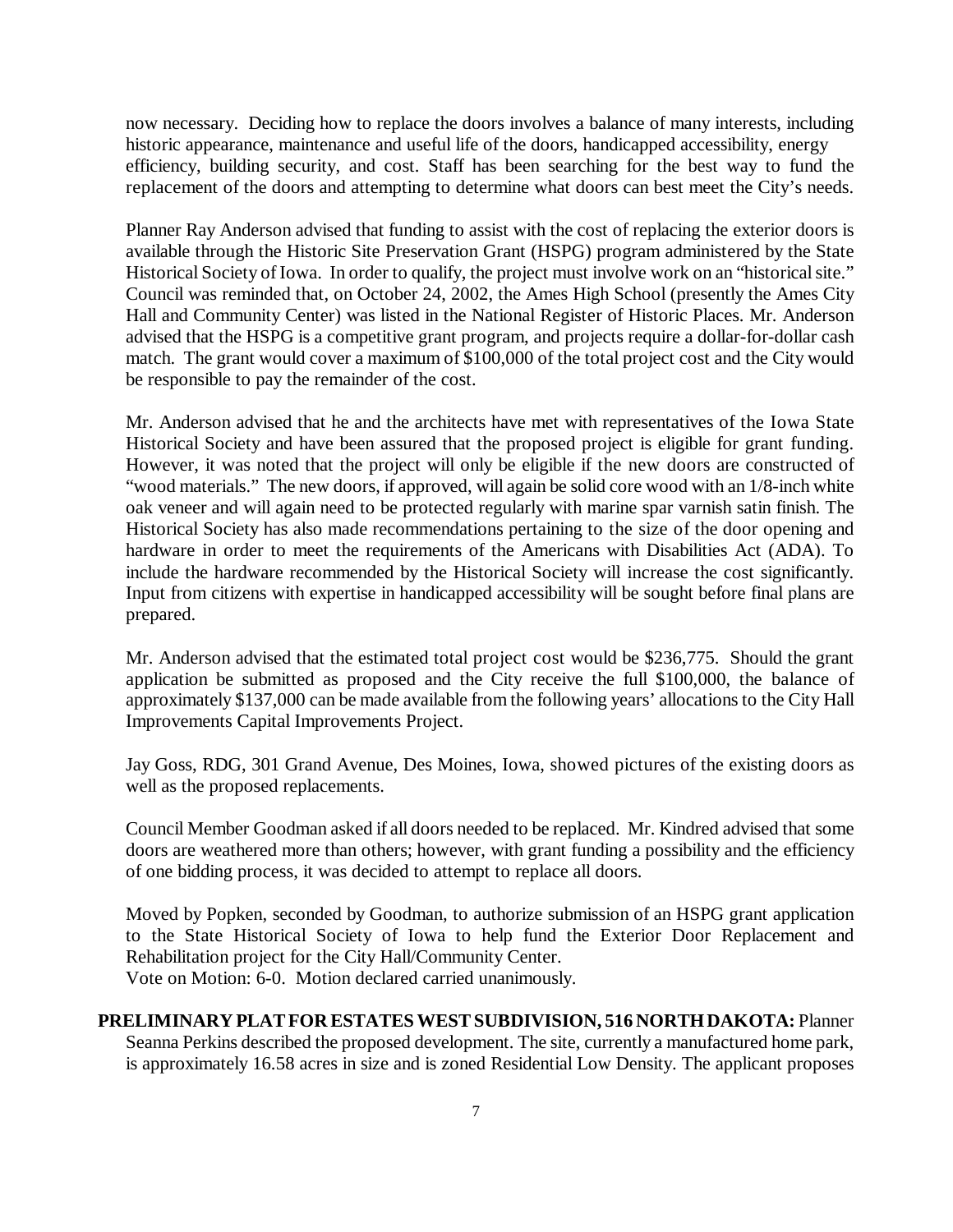to remove all of the existing structures, including all of the manufactured homes, and subdivide the site into 11 single-family residential lots.

Ms. Perkins pointed out that the City's Long-Range Transportation Plan indicates an unpaved path within the Clear Creek floodplain in the general vicinity of this site. If, at some future date, the City determines that construction of an unpaved pathway would be appropriate, the City could provide the pathway on its own property.

According to Ms. Perkins, at the Planning & Zoning Commission meeting of September 8, 2007, testimony from several interested citizens regarding concerns and questions about removal of existing vegetation, on-site garbage, assessed fees for the improvement to Arizona Avenue, slopes, and the floodplain. The Commission did unanimously recommend approval of the Preliminary Plat with the following stipulations:

- 1. The developer will construct and dedicate all public improvements within the development to City of Ames Urban Standards, pursuant to Ames Municipal Code Division IV, including: street paving, curb, gutter, sidewalks, street lights, water main, sanitary sewer main, and storm sewer improvements, prior to approval of the Final Plat, or execute an Improvements Agreement to guarantee the completion of all public improvements and provide security in the form of an improvement guarantee, as set forth in Section 23.409 of the Ames Municipal Code.
- 2. A note shall be included on the face of the Final Plat stating that development of Lots 1 through 11 shall be subject to Ames Municipal Code Chapter 9, Flood Plain zoning regulations.
- 3. Civil drawings of all public improvements shall be submitted to the Public Works Department for review and approval prior to installation and prior to Final Plat approval.

Ms. Perkins explained that the reason staff is recommending that a note be placed on the Final Plat regarding flood plain zoning regulations is to make it clear to persons contemplating improvements that they will need to seek a Conditional Use Permit from the Zoning Board of Adjustment.

Council Member Rice noted that 53 trailer units will be replaced by 11 single-family units. Although he is pleased with the appearance of the new project, he is concerned about the loss of affordable housing in this area.

Sue Ravenscroft, 455 Westwood, Ames, said that she walks in the area in question and noted that visibility is an issue as vehicles speed through the area. She hopes that drivers will be aware of pedestrians. Also, Ms. Ravenscroft advised that the sidewalks are not shoveled in this area, and she hopes that will improve.

Chuck Winkleblack, Hunziker & Associates, 105 South  $16<sup>th</sup>$  Street, Ames, advised that the majority of the mobile homes being replaced are 40 to 50 years old and were designed to last approximately ten years; they have outlived their usefulness. He did note that Hunziker  $\&$  Associates is currently constructing 120 low-income housing units on the east side of Ames, which will help address the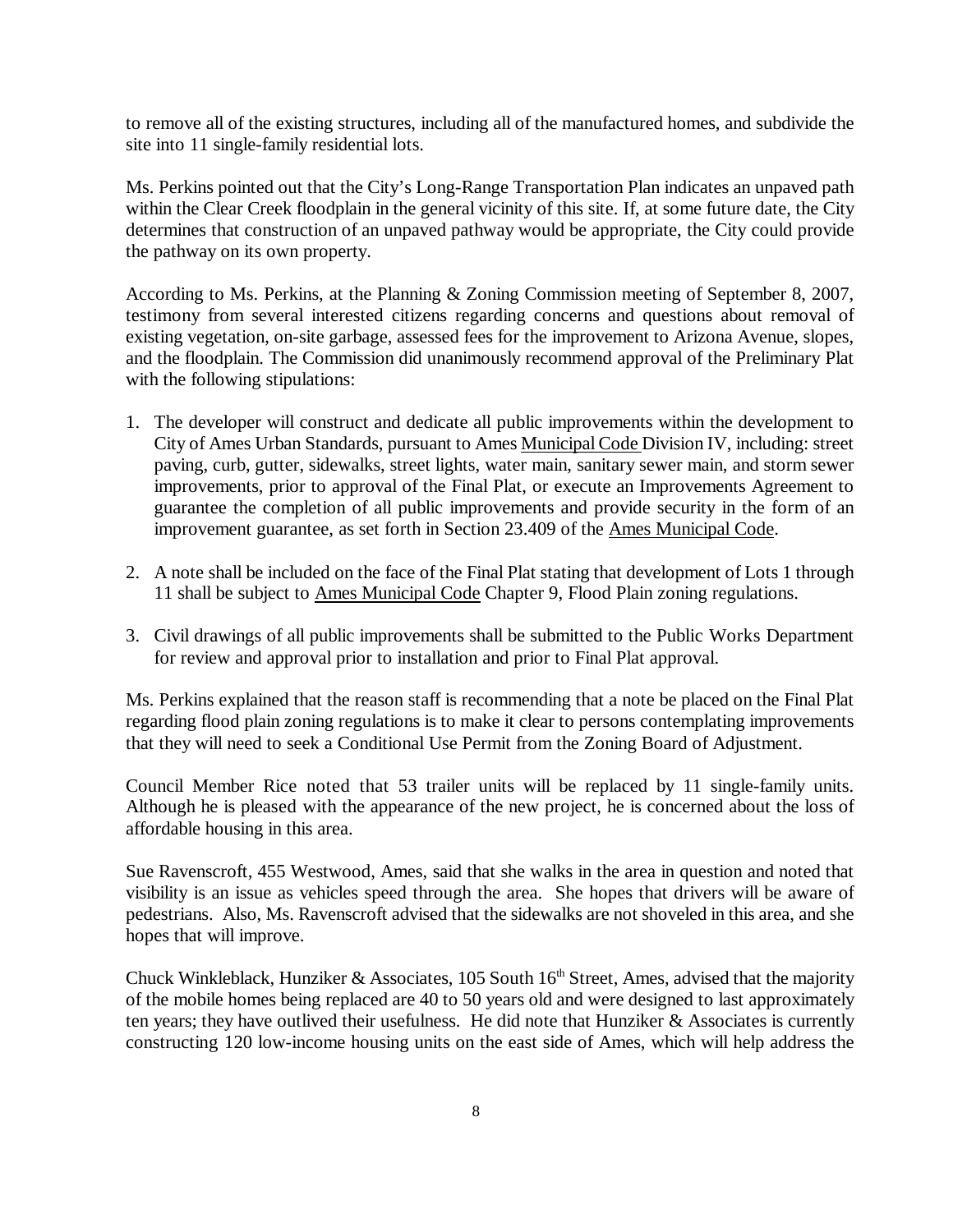need. Mr. Winkleblack pointed out that it is the City's responsibility to maintain the bike/pedestrian path in this area.

Moved by Goodman, seconded by Larson, to adopt RESOLUTION NO. 07-432 approving the Preliminary Plat for Estates West Subdivision located at 516 North Dakota, subject to the following conditions:

- 1. The developer will construct and dedicate all public improvements within the development to City of Ames Urban Standards, pursuant to Ames Municipal Code Division IV, including: street paving, curb, gutter, sidewalks, street lights, water main, sanitary sewer main, and storm sewer improvements, prior to approval of the Final Plat, or execute an Improvements Agreement to guarantee the completion of all public improvements and provide security in the form of an improvement guarantee, as set forth in Section 23.409 of the Ames Municipal Code.
- 2. A note shall be included on the face of the Final Plat stating that development of Lots 1 through 11 shall be subject to Ames Municipal Code Chapter 9, Flood Plain zoning regulations.
- 3. Civil drawings of all public improvements shall be submitted to the Public Works Department for review and approval prior to installation and prior to Final Plat approval.

Roll Call Vote: 6-0. Resolution declared adopted unanimously, signed by the Mayor, and hereby made a portion of these minutes.

The meeting recessed at 9:10 p.m. and reconvened at 9:17 p.m.

**AMENDMENT TO LAND USE POLICY PLAN (LUPP) PERTAINING TO CONVENIENCE COMMERCIAL NODES:** Steve Osguthorpe, Planning and Housing Director, advised that the applicant Uthe Development Co., LLC, is requesting that the text of the LUPP be amended to provide exception criteria to the locational criteria for the Convenience Commercial Node (CVCN). He stated that an application for rezoning had been submitted by the applicant and was denied after a hearing was held by the Planning & Zoning Commission on July 18, 2007. In response to the recommendation for denial, the applicant requested that the proposed rezoning be placed on hold. The proposed LUPP text amendments were then submitted in response to the staff and Planning & Zoning Commission's recommendations based on findings that the proposed rezoning was not consistent with the locational criteria for such a zone as stated in the LUPP.

It was pointed out by Mr. Osguthorpe that the proposed text amendment is not site-specific or necessarily related to sites identified as historically, architecturally, or archaeologically significant.

Applicable laws and policies were noted by Director Osguthorpe. He advised that three locations within the New Lands Area are recommended for Convenience Commercial Nodes, as follows: (1) Northwest Growth Corridor at the intersection of North Dakota Avenue and Union Pacific Railroad, (2) Southwest Growth Priority Area near the intersection of Lincoln Way and Boone County/Story County line, and (3) Southwest Growth Priority area in the vicinity of the intersection of State Avenue and Oakwood Road. Mr. Osguthorpe said that the existing locational criteria were based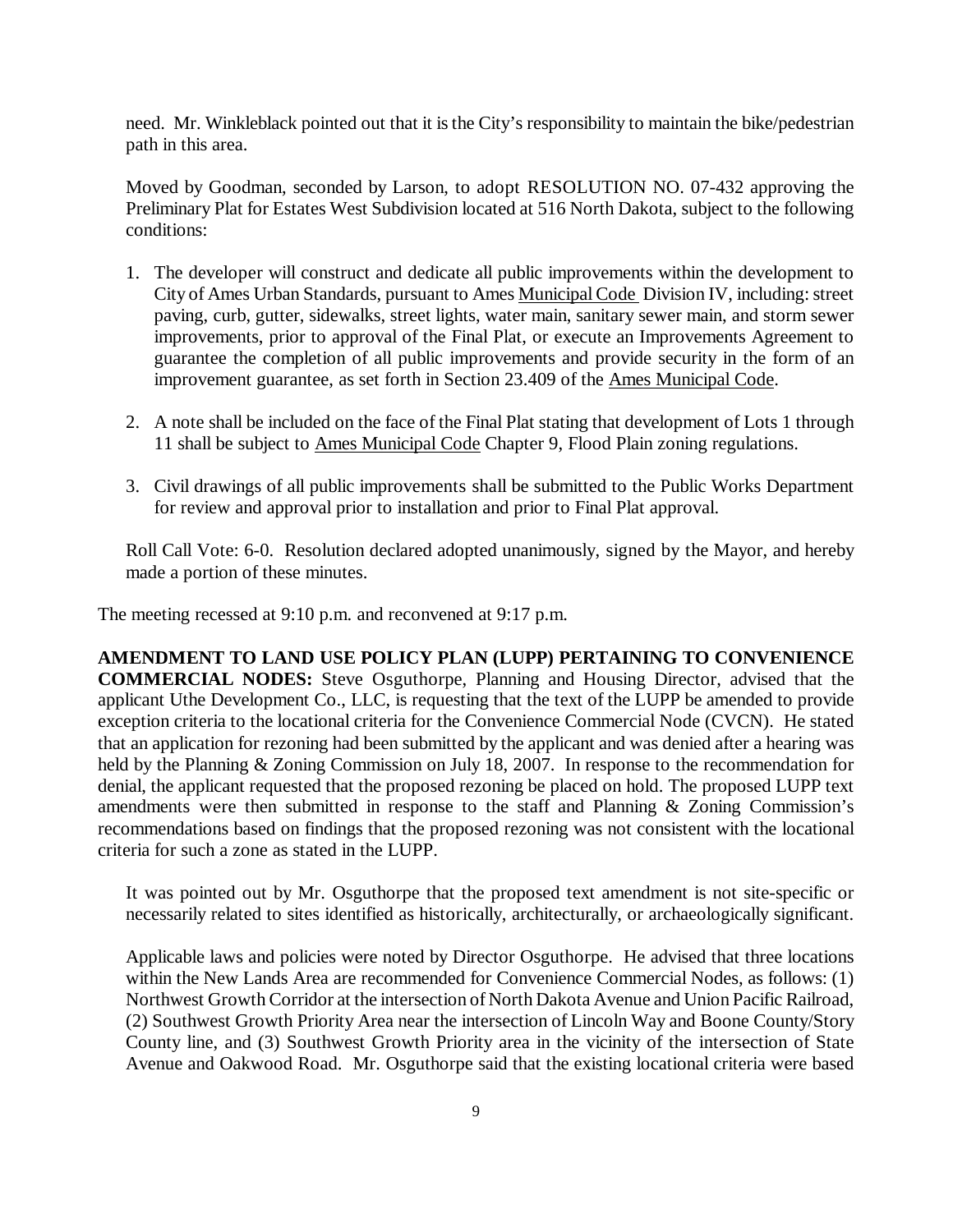upon information obtained from the Urban Land Institute. The proposed amendments do not question the validity of the existing spacing criteria; rather, they provide exception criteria not currently included in the LUPP for locating Convenience Commercial Nodes closer to existing nodes or villages. Current language in the LUPP states that Convenience Commercial Nodes should not be located within two miles of an existing neighborhood commercial area, convenience commercial node, and/or village commercial center development.

In reviewing this proposal, staff also took into consideration applicable goals and policies as stated in the City's LUPP, as follows: (1) Planning and Management of Growth, (2) Developable Area Provisions, (3) Environmental-Friendliness, (4) Sense of Place and Connectivity; (5) Cost-Effectiveness and Efficient Growth Pattern, (7) Mobility and Alternative Transportation, (9) Economic Expansion and Diversification, and (10) Cultural Heritage Preservation. Mr. Osguthorpe noted that the LUPP has identified a need for an additional 800-900 acres of commercial growth. Although the need for retail at the regional level will largely be met with the rezoning of the lifestyle center site on East 13<sup>th</sup> Street, the more local needs of neighborhoods have not yet been realized.

It was pointed out by Director Osguthorpe that the Planning & Zoning Commission reviewed this request at its regular meeting on August 15, 2007, and voted unanimously to recommend approval to the City Council. Based upon the findings, staff also concluded that the proposed amendments would be consistent with the goals and policies of the City's LUPP.

Elizabeth Koziel, 3902 Westlawn, Ames, stated that she is very concerned about the land north of the railroad tracks being rezoned to Convenience Commercial. She moved to this location believing that it was a residential area and doesn't understand why people "need to have a grocery store in their backyard." Ms. Koziel is also concerned that business owners who spoke against this proposal in the past might be reluctant to speak against it now since they don't want people to think they don't want the competition. She encouraged the City Council to keep this area zoned Residential.

Sue Ravenscroft, 455 Westwood, Ames, said that one of the hallmarks of good planning is predictability. By incorporating vague criteria, e.g., anticipated uses and services, predictability is decreased. It was her opinion that the proposed criteria could be used to allow more strip malls. This proposed "strip mall" is 13 acres and does not contain anything extraordinary. It is Ms. Ravenscroft's opinion that the law should only be changed if there was something extraordinary included, e.g., green roofs, pervious surfaces for parking, less parking, buildings that comply with the lead efficiency standards, design that includes the village concept. Ms. Ravenscroft does not believe that a proposed convenience commercial center will not adversely affect the nearby commercial center. She asked what evidence was required to meet that criteria. Ms. Ravenscroft reiterated that the LUPP was designed to provide predictability, not only for developers, but also for residents, and she feels that allowing changes such as what are being proposed would decrease that predictability. If the Council were going to change the law, Ms. Ravenscroft believes it should be for a better reason than for "an ordinary strip mall."

Wendy White, 3702 Ashton Drive, Ames, said that she lives in a three-year-old townhome community, which is immediately adjacent to the proposed commercial development. She stated that she opposes the proposal to amend the LUPP. Ms. White pointed out that the LUPP was created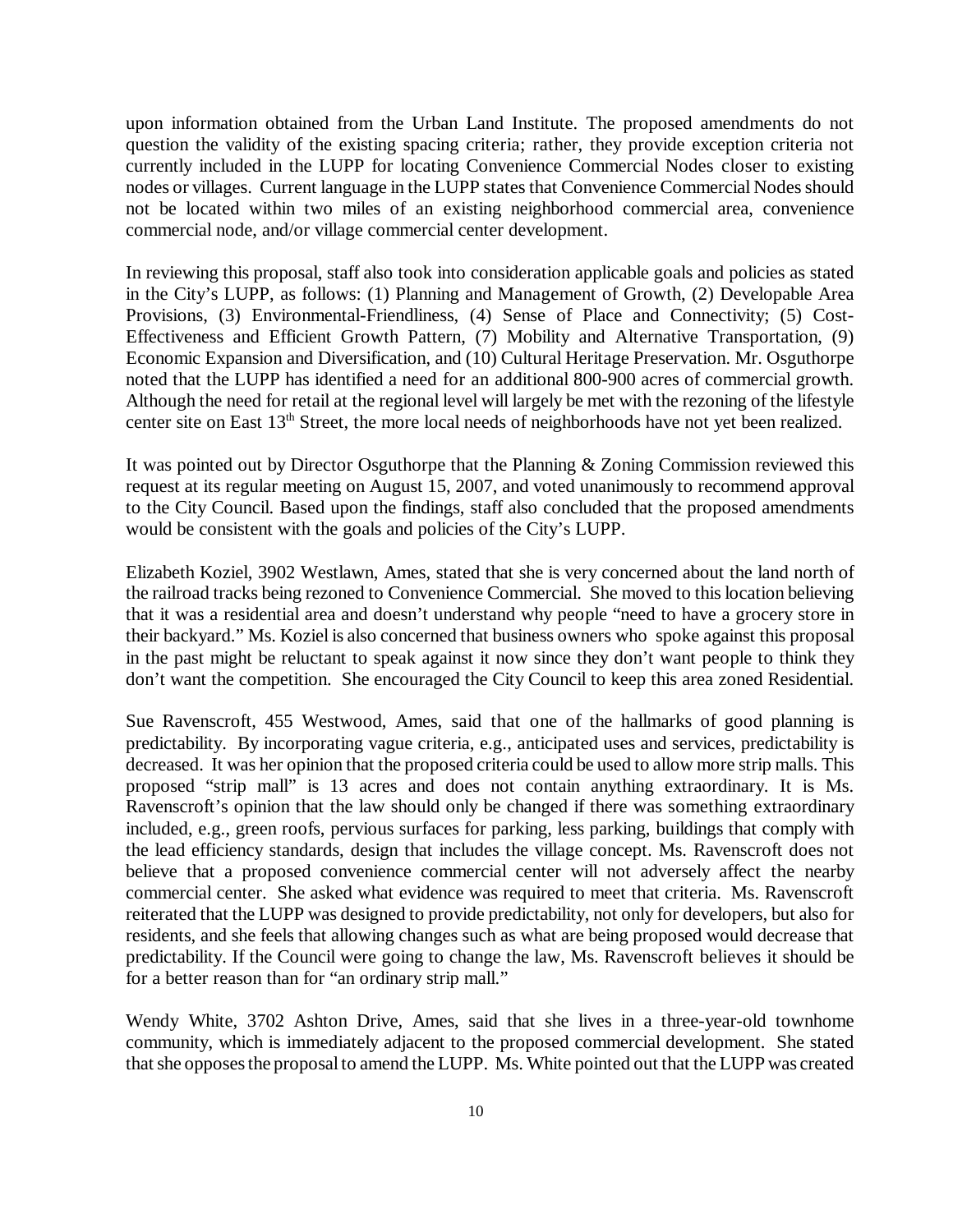to provide predictability to homeowners and businesses. She said that when she purchased her home, she could not predict that zoning policies could change so that she could be living next to a 24-hour convenience store with a gas station and grocery store. According to Ms. White, "Fareway's popularity should not undermine her rights as a homeowner." Ms. White said that Cub Food owners also could not predict that zoning laws could change to enable a competing grocery store to be built only 1.3 miles away. Also, Ms. White feels that the solution to renovate foot traffic in Somerset should not be to rezone surrounding areas to commercial; that practice would become precedent if the proposed amendments to the LUPP were to be approved. She feels that the two-mile interval between commercial sites is appropriate; there is a supermarket, carwash, and convenience store 1.3 miles from the proposed construction site. Ms. White stated that if the criteria for Convenience Commercial Nodes were revised, the Council should take a more comprehensive approach. She explained that the proposed development is 13 acres, but the entire West HyVee shopping plaza on Lincoln Way, which includes physicians' offices and a full-size supermarket is only 6.2 acres. In her opinion, it is not necessary to have a shopping plaza twice the size of the West HyVee shopping plaza in this residential area. Ms. White suggested that the LUPP specify that Convenience Commercial Nodes will be no larger than five acres and provide more clarity regarding the type of businesses permitted. She asked the City Council to uphold the integrity of the LUPP and protect the rights of existing homeowners and businesses.

Joe Rippetoe, 419 Pearson Avenue, Ames, said that "the elephant in the room once again is the Wolford Corporation" as once the Council agreed to change the LUPP for Wolford in 2005, it opened the door to continued and repeated changes to the Plan. Whether the LUPP is being finetuned or "slaughtered," if the end result is commercial development where it is not wanted, it doesn't matter. The LUPP should only be changed in the face of extraordinary circumstances or opportunities. He said that developers formerly regarded the LUPP as a "given." Mr. Rippetoe is very concerned that staff reviews each proposal's potential for having impact in the immediate vicinity; that is not broad enough for the LUPP. He feels that the potential impact on the entire community should be considered. Mr. Rippetoe believes that there is a good chance, if this runs its course through every process, it would be the first step in the closing of the downtown Fareway store. He urged the City Council to reject the request for LUPP text amendments.

Catherine Scott, 1510 Roosevelt, Ames, thinks the proposal has the potential to undermine the emphasis on the village concept. She also believes that, although some of the criteria is based on information obtained from the Urban Land Institute, it takes the predictability away from the LUPP. Ms. Scott recommended that the City Council deny the text amendments.

Council Member Popken advised that two things concern him pertaining to the text amendments being requested: (1) this change is being driven for the entire City by this one proposal, and (2) it is unknown how this change will affect the Somerset commercial area. He pointed out that the City has invested a lot in the commercial area in Somerset, and he does not believe that having a Convenience Commercial Node this close to it would be beneficial.

Council Member Larson believes that Somerset has failed in its original mission. He does not believe that Somerset provides the commercial choices for residents of that area. It is Mr. Larson's opinion that the needs of a growing community change, and the City needs to have the capability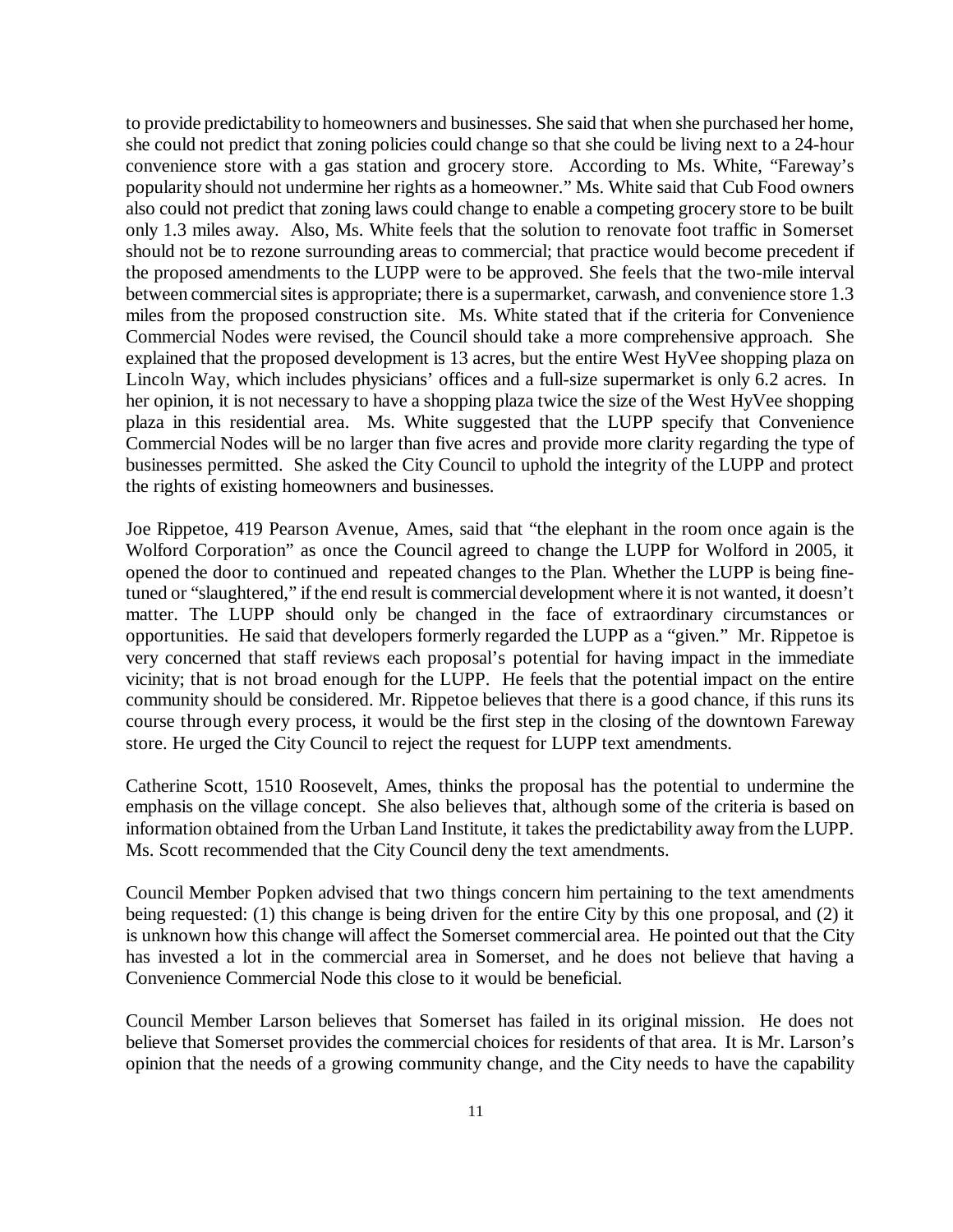to respond to the desires of the residents of the affected area. Mr. Larson said that the vast majority of people who have contacted him regarding this issue have urged him to vote in favor of the requested amendments. The input he received indicated that this was well-thought-out and would satisfy the choices of what people in the community want.

Council Member Goodman agreed that Somerset does not provide the residents of that area with the amenities that they were expecting. He felt possible solutions would be to: (1) revisit the village concept and possibly create some "freedoms" inside the village to accommodate other kinds of uses, e.g., a grocery store, gas station; (2) add another type of commercial area that does not currently exist that can yield the opportunities nearby, but which, under current guidelines, the village cannot now yield. Mr. Goodman believes that neither of those solutions could occur in this instance because people have made life decisions on the basis of the LUPP. He said, for that reason, he cannot support the requested text amendments.

Council Member Doll advised that he was surprised to hear the testimony on this subject tonight, as every comment that he had received had been supportive of the proposed changes. He perceives this as opening up an opportunity to provide services where people want them. Mr. Doll referenced the village concept and said, to him, that means that people are able to walk to service-providers. While 1.3 miles is walkable, it is much more difficult when carrying groceries. He sees this as solving an issue as people would like to see these services in the village. Mr. Doll pointed to one of the components of the Council's vision: "is open and inclusive by accommodating varied lifestyle choices in housing, transportation, retail, entertainment, and employment." These amendments would allow the City to offer varied retail in a location where services are now very limited. He does not believe that the requested proposal is extraordinary; it's very ordinary and provides necessary services.

Council Member Rice said that it comes down to a matter of scale for him. He agreed that the City's LUPP is not perfect, but he feels that allowing too much flexibility leads to arbitrary decisions. The scale being discussed tonight is a large grocery store, not a small convenience store. Mr. Rice alluded to the Growth Priority Areas agreed to by the City Council: Southwest, West, and Northwest; not North. He feels that if this request were allowed, it would be one more stepping stone to more development to the North. Mr. Rice said that, if the text amendments were approved, the Council would not be able to deny requests in the future for anyone who could show a need. Predictability offered by the LUPP is also an issue for him.

Council Member Mahayni challenged the other City Council members to name one city that has a Land Use Plan that is cast in stone, and "if you change it, you are calling for disasters." He said that is not the case, as Land Use Plans do change with time and new information. Mr. Mahayni pointed out that what is being discussed is a Convenience Commercial Node. According to Mr. Mahayni, the essence of that classification within the hierarchy of commercial is convenience, i.e., proximity to the consumers. Also, Mr. Mahayni is concerned that anytime there is a commercial proposal before the City Council, it is described as a "strip mall." He advised that the LUPP refers to "nodes," which means a mixture of commercial activities to serve the "neighborhood that surrounds the area,." not to serve the "City." Mr. Mahayni emphatically noted that Council members continue to argue on Smart Growth principles, e.g., they want "less travel, less travel, less travel." He pointed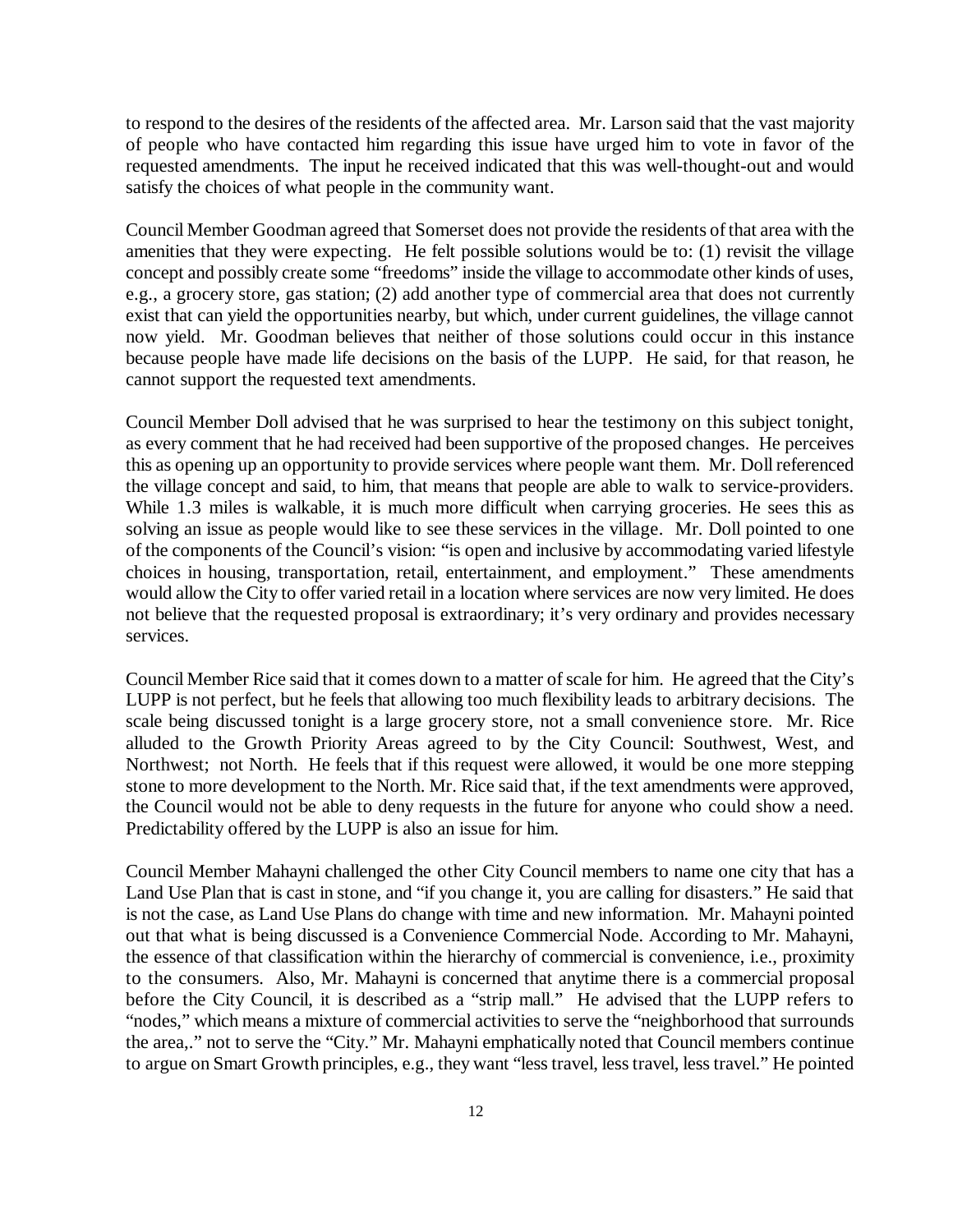out that the request before them offers the chance for them to make commercial convenience stores available at the level of the neighborhood, yet some Council members are opposing the proposal because there is a store two or three miles away, which will require consumers to travel there. Mr. Mahayni does not view this as being too flexible; development proposals will be presented to the Council and it will have the opportunity to approve or deny at that point. He pointed out that the request before the Council tonight is not referring to a specific area. Mr. Mahayni sees this request as a positive change in the context of the LUPP; within Smart Growth principles, it makes daily-type of services available closest to the neighborhood around it, not the whole city.

Council Member Popken countered that predictability of the Land Use Plan is also a principle of smart growth. Predictability would be lost if this were approved, and more requests would be made to locate commercial areas closer than the Plan-prescribed distance. He said if the radius were made smaller, he might be able to support it.

Council Member Goodman advised that the scope is too broad; it would not limit what types of services are allowed. Council Member Larson pointed out that what is being proposed is to provide exception criteria for the Convenience Commercial Node. He feels that this provides some flexibility to the LUPP to enable the City Council to make decisions on specific proposals. Mr. Larson said that when the City Council is through "killing projects" because no LUPP text amendments get approved, there will be no flexibility to make good projects move forward.

Council Member Goodman said that he interprets the LUPP as not allowing for the duplication or undermining of nearby services in the Convenience Commercial Node. He thinks that this will further hinder the success of the village concept. Council Member Doll does not see what is being proposed as being in competition with anything contained in Somerset. Council Member Larson pointed out that what was before the Council tonight deals with the LUPP, not specific development.

Moved by Doll, seconded by Larson, to adopt a resolution approving text amendments to the LUPP to provide exception criteria to the locational criteria for the Convenience Commercial Node (CVCN).

Roll Call Vote: 3-3. Voting aye: Doll, Larson, Mahayni. Voting nay: Goodman, Popken, Rice. Motion failed.

**SAFETY DEVELOPMENT SERVICES FOR FY 2007/08:** Human Resources Director Julie Huisman advised that the City has provided a comprehensive OSHA safety program to its employees for over 20 years. The program has been internally staffed by the Risk Management with specific program development and on-site training provided by various contracted vendors, and for the last three years, those services have been provided by the Iowa Association of Municipal Utilities (IAMU).

Ms. Huisman said that Human Resources staff and IAMU staff performed a comprehensive review of existing literature and best practices in the area of program development and training. In looking at the complexity of the program, it was decided to adopt a four-year plan to complete the entire project. Costs would be \$125,491 for FY 2007/08; \$136,233 for FY 2008/09, \$144,413 for FY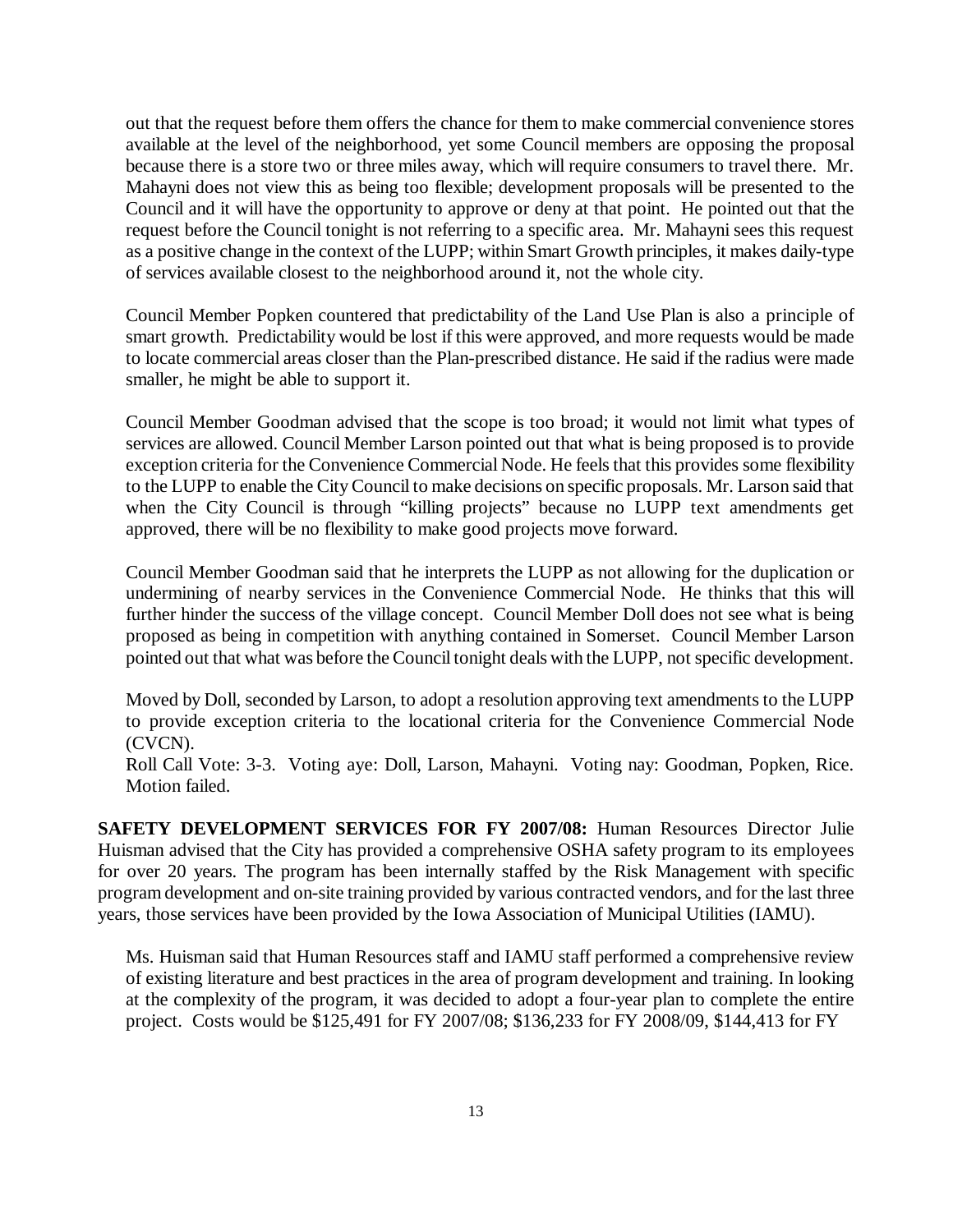2009/10, and \$67,329 for FY 2010/11. The Safety Training budget was finalized late last year before completion of this analysis; the amount budgeted was \$82,500. Additional funding for this year may be taken from the available balance in the Risk Management Fund, which is sufficient to cover existing deductibles as well as the added \$43,000 cost of this Safety Program.

According to Ms. Huisman, staff is also requesting that the Agreement for General Services with the IAMU be granted a waiver from the standard Purchasing Policies and that the existing agreement be expanded to include Phase II: Program Development and Phase III: Employee Training. While the IAMU is not a single-source provider of these services, it is the most practical source. IAMU safety staff has worked very closely with the City's departments over the last three years and are familiar with all City operations. Given the complexity of the subject, IAMU's involvement in developing the three-phased plan, and previous challenges identifying ways to address these areas, it seems appropriate to continue with the IAMU for the next four years. The proposed contract will, however, only cover FY 2007/08; staff will reevaluate the proposal annually as to the progress of the IAMU in completing the requirements.

Council Member Larson expressed his concern that the City will be paying for developing a program that will be shared with other communities at the City's expense. He thought if that were the case, perhaps the costs may be lowered. Mr. Larson suggested that the City visit with companies such as Story Construction or ACI Mechanical that have been recognized for their safety programs. Jon-Scott Johnson advised that the model that will be used will be available to other cities; however, the City's program will be unique to Ames and its operations. City Schainker pointed out that by contracting out these services, the City is saving money; it is cost-effective.

Moved by Goodman, seconded by Popken, to adopt RESOLUTION NO. 07-433 waiving the standard Purchasing Policy and selecting the Iowa Association of Municipal Utilities to provide Safety Development Services for FY 2007/08 in an amount not to exceed \$125,491.

Roll Call Vote: 6-0. Resolution declared adopted unanimously, signed by the Mayor, and hereby made a portion of these minutes.

- **UPDATE ON STUDENT AFFAIRS COMMISSION:** *Ex officio* Member Luttrell gave an update on issues that had been raised by the Government of the Student Body (GSB) at an earlier joint meeting and summarized the progress made on each of the topics, as follows:
	- 1. Cleaning Up Campustown. The Story County Juvenile Court Officer gave approval to the concept of providing "community service" workers, when available, on Saturday and Sunday mornings if: the City provides the trash bags, their workers are allowed to deposit the garbage bags in the dumpsters of area businesses, and the pick-up area is reasonably limited. Boundaries set as the pick-up area were Knapp from Ash to Sheldon, Welch from Lincoln Way to Storm, Lincoln Way from Stanton to Hayward, Hunt from Welch to Sheldon, Chamberlain from Stanton to Hayward, and Hayward from Lincoln Way to Hunt.
	- 2. Public Restrooms in Campustown. The City has entered into a contract with Mike Yeagle, Campustown Property Management Director of Operations, to rent restroom facilities at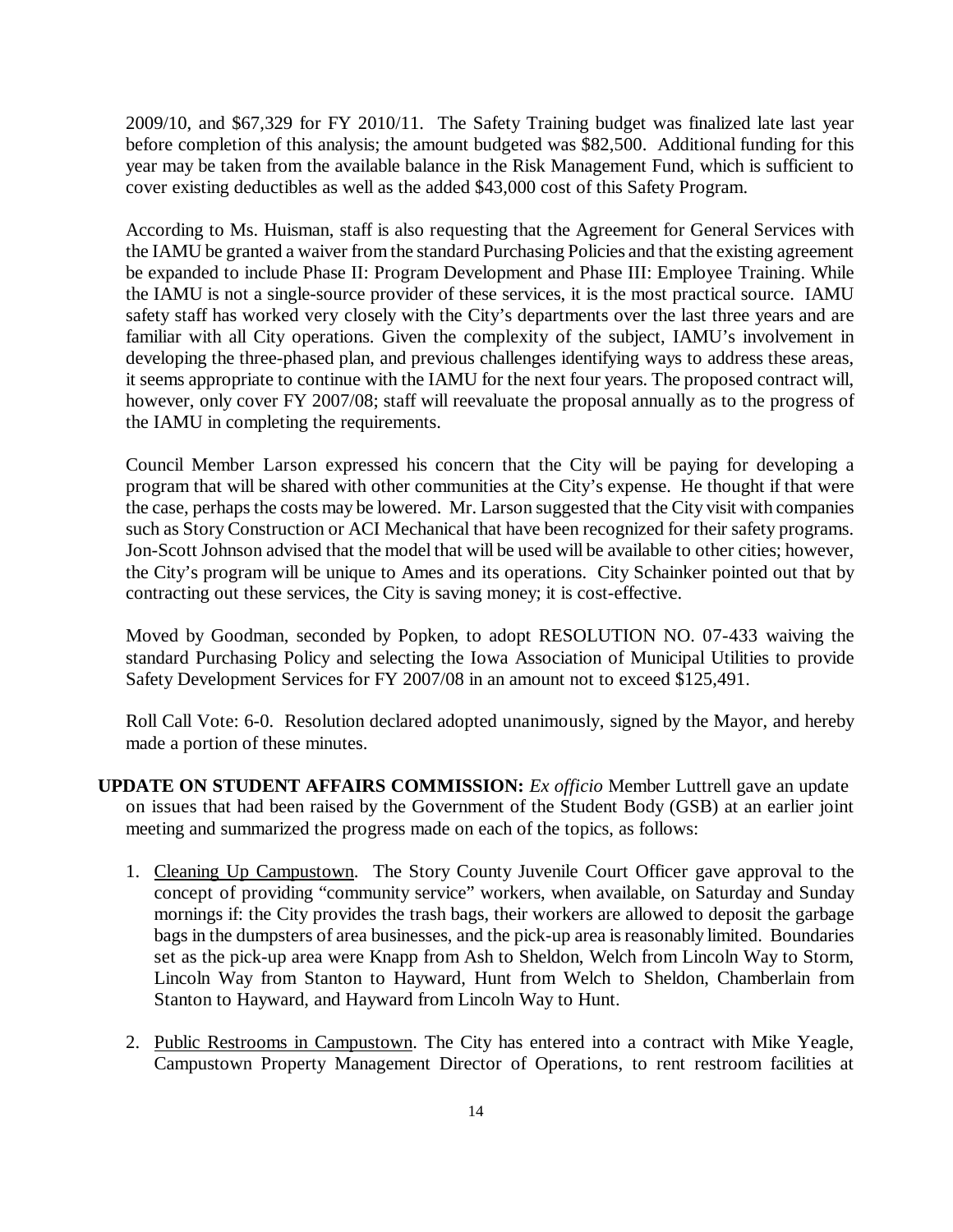Cyclone Plaza, 200 Stanton Avenue, and at 303 Welch Avenue for use by the general public from 8 AM until 2:30 AM the next day seven days/week.

- 3. Terms of Board and Commission Members. The Commission recommended that the terms run from September 1 to August 31.
- 4. Ordinance Creating the Student Affairs Commission. Commission members recommended that the Ordinance be modified to allow the International Student Council President, the Inter-Residence Hall Association President, and Ames High Student Council President positions to be filled by designees of these organizations. It is also being recommended that student representatives to the Commission be appointed by the Government of the Student Body (GSB).
- 5. Campustown Court. Members of the GSB Senate and Cabinet are meeting with the Landscape Architecture Club, Community and Regional Planning Club, and a horticulture club to assist in the design of the Campustown Court at Welch and Chamberlain.

Moved by Goodman, seconded by Mahayni, to refer to staff proposed changes to the ordinance pertaining to the Student Affairs Commission, as follows: (1) Change the terms of members to run from September 1 to August 31; (2) allow for the International Student Council President, the Inter-Residence Hall Association President, and Ames High Student Council President positions to be filled by designees of these organizations; and (3) Student representatives to the Commission be appointed by the Government of the Student Body.

Vote on Motion: 6-0. Motion declared carried unanimously.

**SOUTHEAST ENTRYWAY PROJECT:** City Manager Schainker recalled that, in accordance with a request from the South Ames Business Neighborhood Association (SABN), the City Council authorized staff to apply for a Transportation Enhancement grant through the Iowa DOT for light column sculptures and plantings along the U. S. 30/Dayton entryway, streetscape improvements at the SE  $16<sup>th</sup> Street/South$  Dayton Avenue Intersection, and a shared-use path along SE  $16<sup>th</sup>$  Street. The total budget was \$1,006,000, of which \$106,000 was to be in the form of donations from the SABN. A companion project included in the CIP involves the paving of the surface and installation of a new bridge along SE  $16<sup>th</sup>$  Street. That budget is projected at \$4,700,000, with assessments of four properties contributing \$1,500,000 of those costs. He advised that excellent bids were received and the project costs have been reduced to \$4,000,000, thus lessening the City's share to \$2,500,000.

Mr. Schainker stated that three issues have now surfaced:

- 1. In order to qualify as a local match for the entryway project, the shared-use path originally included in the bid for the SE 16<sup>th</sup> Street project must be rebid; however, since the City received very attractive bids on this project, it would not seem prudent to rebid the shared-use path and risk incurring higher costs just to qualify for a local match.
- 2. The SABN leaders had indicated that they would contribute an additional \$60,000 towards a local match for the enhancement grant; however, to date, they have had difficulty raising the additional funds.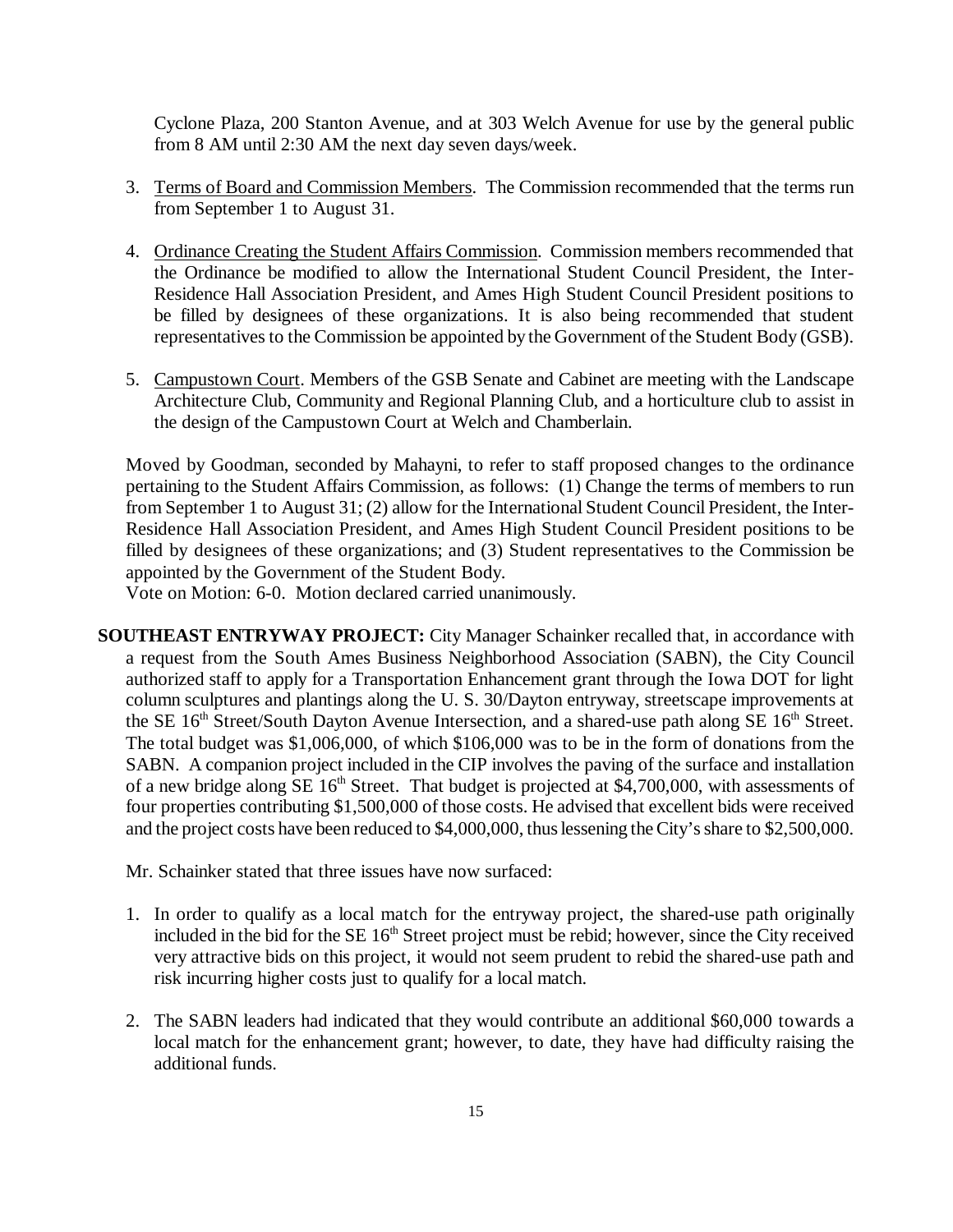3. The estimated cost for the SE  $16<sup>th</sup>$  Street Paving and Bridge Project has been reduced by \$700,000. In accordance with the existing agreements with the four property owners who will be assessed \$1,500,000, all of the cost reduction will benefit the City. The SABN representatives have requested that the City use some of that savings to ensure it can maintain the \$683,000 enhancement grant for the entryway project; if the \$88,000 originally identified for the shared-use path along SE 16<sup>th</sup> Street is not included in the local match, the state grant will be reduced.

It was pointed out by City Manager Schainker, that if this option is approved, the City will be contributing \$148,000 more to the SE  $16<sup>th</sup>$  Street Paving and Bridge project than the current legal arrangement requires, but \$552,000 less than originally planned.

Moved by Goodman, seconded by Mahayni, to direct staff to initiate a second assessment project with the original four property owners totaling \$148,000 for entryway improvements and reduce the amount to be assessed to the four property owners from \$1,500,000 to \$1,352,000 contingent upon their signing a second Waiver of Assessment Agreement for \$148,000. Vote on Motion: 6-0. Motion declared carried unanimously.

- **UNIT NO. 7 ROTOR:** Donald Kom, Electric Services Director, briefed the City Council on the current status of the Unit No. 7 Rotor. Staff is not asking for any action to be taken by the City Council at this meeting. He advised that the contractor has agreed to the Change Order, which allows the \$100,000 to be removed from the contract (to pay for the additional testing). The City still plans to attempt to require a bond increase of the contractor; however, it is unknown whether that can be produced. City staff does not want the Change Order and the additional bond requirement to be tied together. Mr. Schainker reminded the City Council members that they had previously authorized the staff to move ahead in this regard. Additional Council action will be necessary after it is determined whether the rotor passes or fails the testing to be performed by Alstom. Mr. Kom said that Alstom contacted the City today and indicated that its test pit is available for the next week. The rotor will be taken to the test site within the next 24 hours.
- **HEARING ON 2007/08 CLEAR WATER DIVERSION PROGRAM:** Mayor Campbell opened the public hearing. No one wished to speak, and the hearing was closed.

Moved by Popken, seconded by Rice, to adopt RESOLUTION NO. 07-434 approving final plans and specifications and awarding a contract to Ames Trenching & Excavating, Inc., of Ames, Iowa, in the amount of \$202,892.

Roll Call Vote: 6-0. Resolution declared adopted unanimously, signed by the Mayor, and hereby made a portion of these minutes.

**HEARING ON POWER PLANT ROOF REPLACEMENT PROJECT:** The public hearing was opened by the Mayor and closed after no one came forward to speak.

Moved by Goodman, seconded by Doll, to accept the report of bids and delay award of contract. Vote on Motion: 6-0. Motion declared carried unanimously.